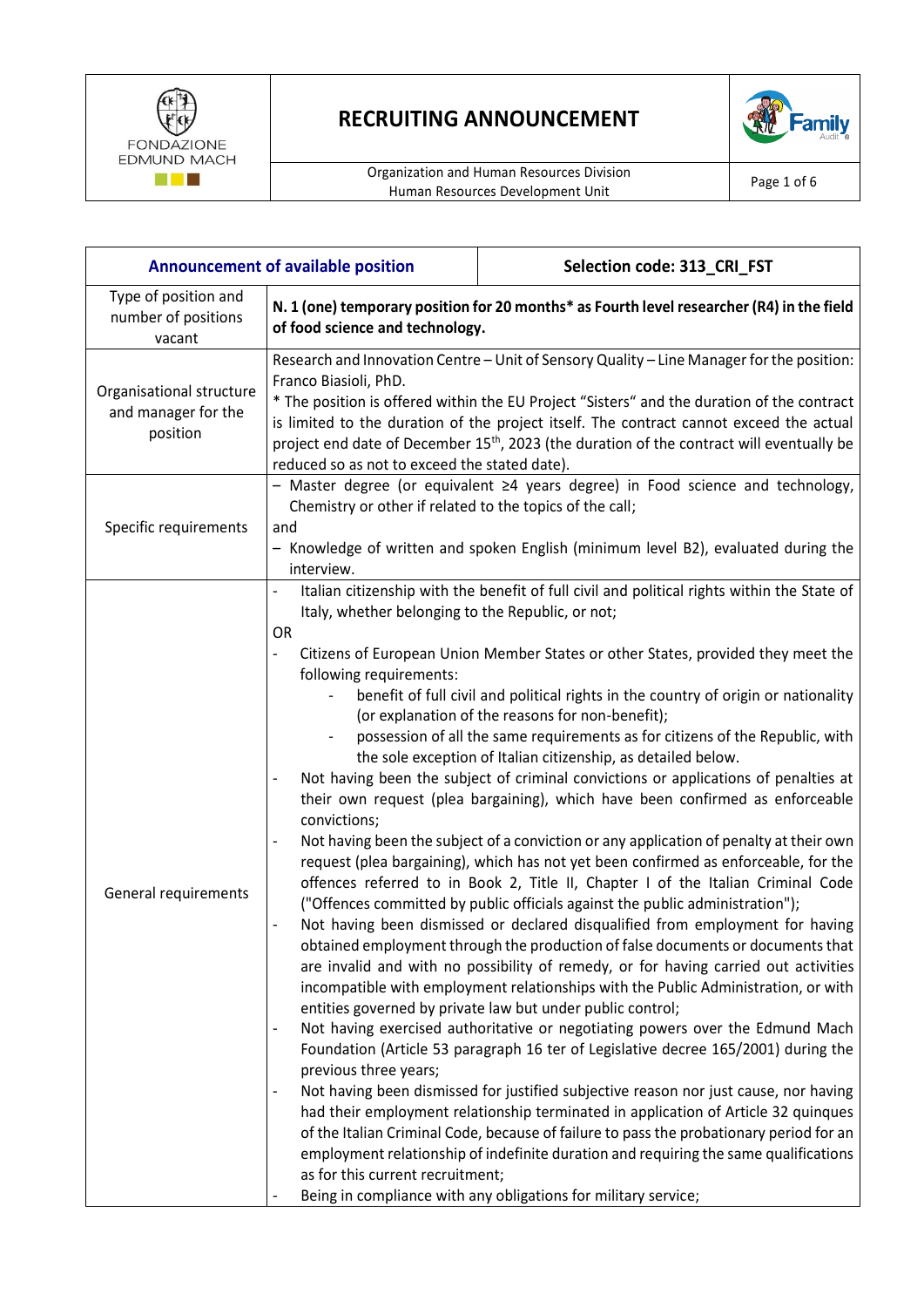



|                                               | In the event of recruitment, being available to take service at Edmund Mach<br>Foundation premises.                                                                                                                                                                                                                                                                                                                                                                                                                                                                                                                                                                                                                                                                                                                                                                                                                                                                                                                        |
|-----------------------------------------------|----------------------------------------------------------------------------------------------------------------------------------------------------------------------------------------------------------------------------------------------------------------------------------------------------------------------------------------------------------------------------------------------------------------------------------------------------------------------------------------------------------------------------------------------------------------------------------------------------------------------------------------------------------------------------------------------------------------------------------------------------------------------------------------------------------------------------------------------------------------------------------------------------------------------------------------------------------------------------------------------------------------------------|
| Physical suitability for the<br>specific work | Edmund Mach Foundation will assess the specific risks connected to the work, and if<br>necessary request a preventive medical examination, pursuant to art. 41 of Legislative<br>Decree 81/2008, in order to ascertain the physical suitability of the employee and<br>absence of contraindications to the work for which they are to be employed. In case of<br>physical unsuitability or suitability with limitations, the Foundation reserves the right not<br>to proceed with recruitment or to withdraw from the contract if it has already been<br>entered into.                                                                                                                                                                                                                                                                                                                                                                                                                                                     |
| Exclusion from the<br>recruitment process     | Anyone who has been employed at Edmund Mach Foundation in an equivalent level (R4)<br>for a duration of more than 16 months.                                                                                                                                                                                                                                                                                                                                                                                                                                                                                                                                                                                                                                                                                                                                                                                                                                                                                               |
| Job description                               | The resource will be assigned to the Sensory Quality Unit and will deal with the<br>instrumental characterization of agri-food samples within the framework of the SISTERS<br>project (cordis.europa.eu/project/id/101037796/) which proposes a set of systemic<br>innovations aimed at reducing Food Loss and Waste generated in every stage of the Food<br>Value Chain.<br>More in detail, the resource will deal with the characterization of the quality of the<br>products studied with physical (texture analyzer, electronic eye, colorimeter,<br>spectrophotometer) and chemical (gas chromatography and mass spectrometry for<br>direct injection) methodologies. S/he will also be involved in the collaboration with other<br>researchers active in the sensory and microbiological characterization of the products of<br>the SISTERS project.<br>The resource will also contribute to the planning of experiments, data analysis, report<br>production and scientific and technical dissemination activities. |
| <b>Duties</b>                                 | Under the supervision of the PI, the selected researcher will deal with:<br>interaction with partners and management of the experimental tests foreseen by the<br>SISTERS project;<br>characterization of the quality of the products developed in the SISTERS project with<br>$\overline{\phantom{a}}$<br>physical and chemical methods: texture analyzer, electronic eye, analysis of volatile<br>compounds (gas chromatography and Proton Transfer Reaction Mass Spectrometry);<br>collaboration with researchers and technologists involved in the SISTERS project to<br>$\overline{\phantom{a}}$<br>evaluate the data obtained in relation to sensory and microbiological properties;<br>interaction with external companies in charge of analyzing the samples of the<br>SISTERS project;<br>data analysis and report preparation;<br>dissemination of results (project meetings, national and international conferences,<br>$\overline{\phantom{a}}$<br>scientific and technical publications).                     |
| Keywords                                      | Food Quality, SHELF LIFE, Volatile Organic Compounds, Mechanical properties, Image<br>analysis, food waste and loss.                                                                                                                                                                                                                                                                                                                                                                                                                                                                                                                                                                                                                                                                                                                                                                                                                                                                                                       |
| Selection process                             | By qualifications as expressed in Annex A (maximum 30 points) and interview (maximum<br>70 points). The results of the selection are based on the sum of the points awarded for<br>the two phases of the selection process.                                                                                                                                                                                                                                                                                                                                                                                                                                                                                                                                                                                                                                                                                                                                                                                                |
| Subjects covered in the<br>interview          | During the interview, which will be conducted in English, the following knowledge will be<br>verified (maximum 70 points):                                                                                                                                                                                                                                                                                                                                                                                                                                                                                                                                                                                                                                                                                                                                                                                                                                                                                                 |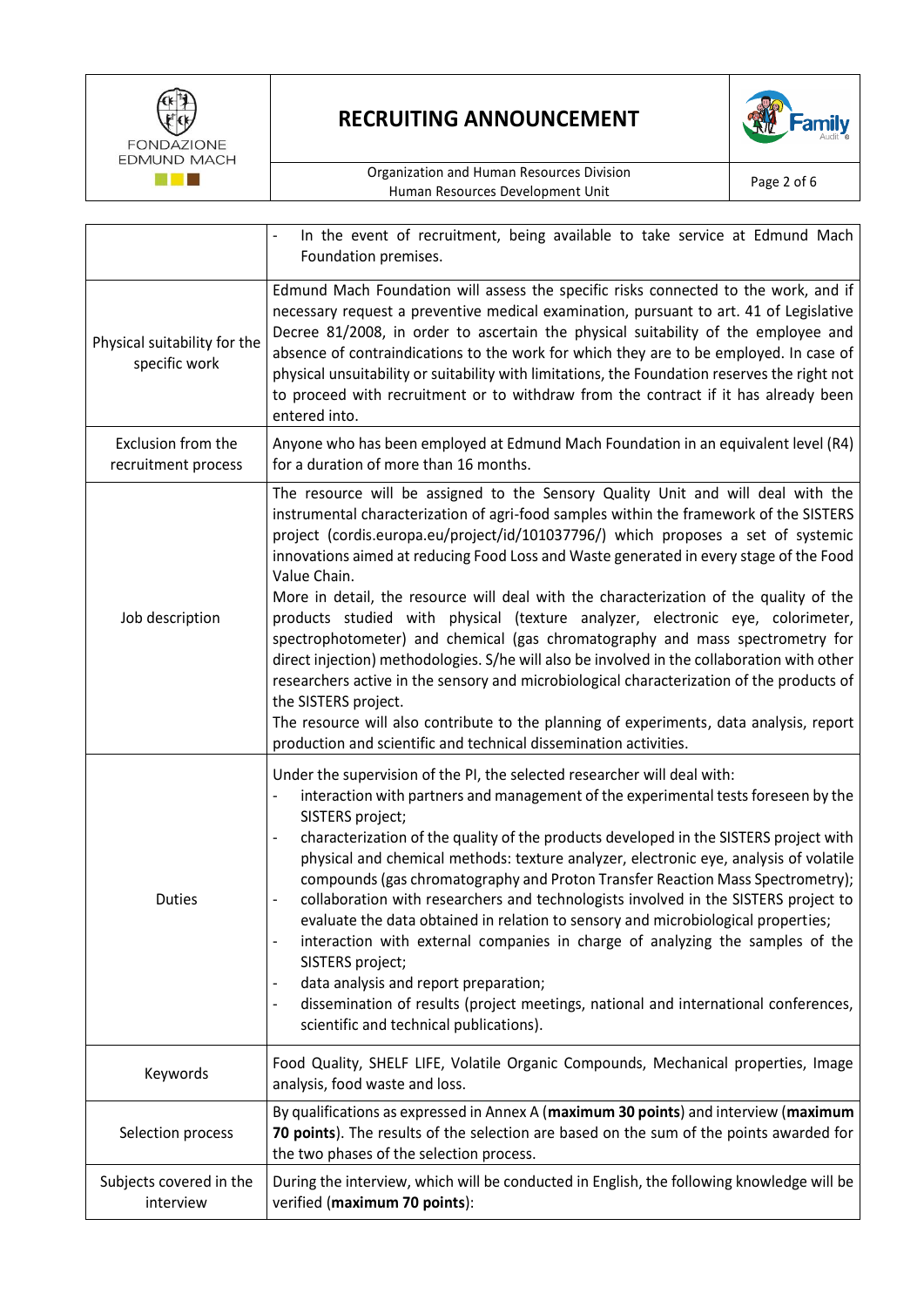

|                           | Food science and technology: conservation, packaging, shelf life (maximum 15<br>1.                         |
|---------------------------|------------------------------------------------------------------------------------------------------------|
|                           | points);                                                                                                   |
|                           | Methods for assessing the quality of food: physical aspects, visual aspects, chemical<br>2.                |
|                           | aspects (maximum 15 points);                                                                               |
|                           | Statistics and data analysis (maximum 15 points);<br>3.                                                    |
|                           | Design of experimental plans and data processing for shelf-life<br>studies (maximum<br>4.                  |
|                           | 15 points);                                                                                                |
|                           | Organizational and management skills of laboratory activities (maximum 5 points);<br>5.                    |
|                           | 6. General organisation and activity of FEM, rights and duties of employees (maximum                       |
|                           | score 5).                                                                                                  |
|                           | In the interview, the candidate must achieve a minimum score of 50/70 points.                              |
|                           | On the basis of the information provided exclusively in the application (Annex A), the                     |
|                           | candidates identified in relation to the score achieved according to the following criteria                |
|                           | will be selected and therefore admitted to the interview (minimum score for admission                      |
|                           | to the interview 6 points, maximum 30 points):                                                             |
|                           | Graduation mark (maximum 5 points, attributed in proportion to the score achieved);<br>-                   |
|                           | Relation of the degree themes with food science and technology and in particular with                      |
|                           | instrumental assessment of food quality regardless of the type / level of degree (2                        |
|                           | points);                                                                                                   |
| Assessment of             | PhD in food science and technology, chemistry, physics, statistics (5 points);<br>$\overline{\phantom{a}}$ |
| qualifications            | Work experience (excluding MSc and PhD periods) in the characterization of agri-food                       |
|                           | qualified                                                                                                  |
|                           | products<br>and<br>processes<br>employee<br>in<br>labs/research<br>as                                      |
|                           | organizations/universities (1 point every four months up to a maximum of 8 points);                        |
|                           | Publications in international journals with peer review (0.5 for each publication up to                    |
|                           | a maximum of 5 points);                                                                                    |
|                           | Oral presentations at international conferences (0.5 for each event and up to a                            |
|                           | maximum of 3 points);                                                                                      |
|                           | General and specific safety training in the food sector (0.5 for each relevant course                      |
|                           | and up to a maximum of 2 points).                                                                          |
|                           | The interview will be in English or Italian. A minimum level of B2 will be requested and                   |
| Knowledge level of        | evaluated during the interview for the English language.                                                   |
| languages,                | To understand the levels of knowledge required, consult the dedicated page on the                          |
| relative to the Common    | <b>EUROPASS website:</b>                                                                                   |
| European Framework        | https://europass.cedefop.europa.eu/it/resources/european-language-levels-cefr                              |
| (CEFR), and method of     | Failure to possess a level of English corresponding to B2 will result in exclusion from the                |
| verification              | selection process.                                                                                         |
|                           | The candidate must meet all the requirements and qualifications laid out, on the closing                   |
|                           | date for submitting applications as stated in the public announcement, as well as on the                   |
|                           | date of recruitment and placement. Candidates are in any case required to promptly                         |
|                           |                                                                                                            |
|                           | inform the Foundation of any change in the data declared in the application for                            |
| Possession of             | participation in the public notice.                                                                        |
| requirements and          | Failure to meet the specific and general requirements will result in exclusion from the                    |
| recourse to clarification | selection process. The Foundation reserves the right to verify the above requirements                      |
|                           | and may at any time terminate the selection process for a candidate who does not meet                      |
|                           | them. Should the verification reveal inconsistencies, doubts or uncertainties, the                         |
|                           | Foundation also reserves the right to request further clarifications and/or documents to                   |
|                           | be produced, within the peremptory deadline indicated by the Foundation.                                   |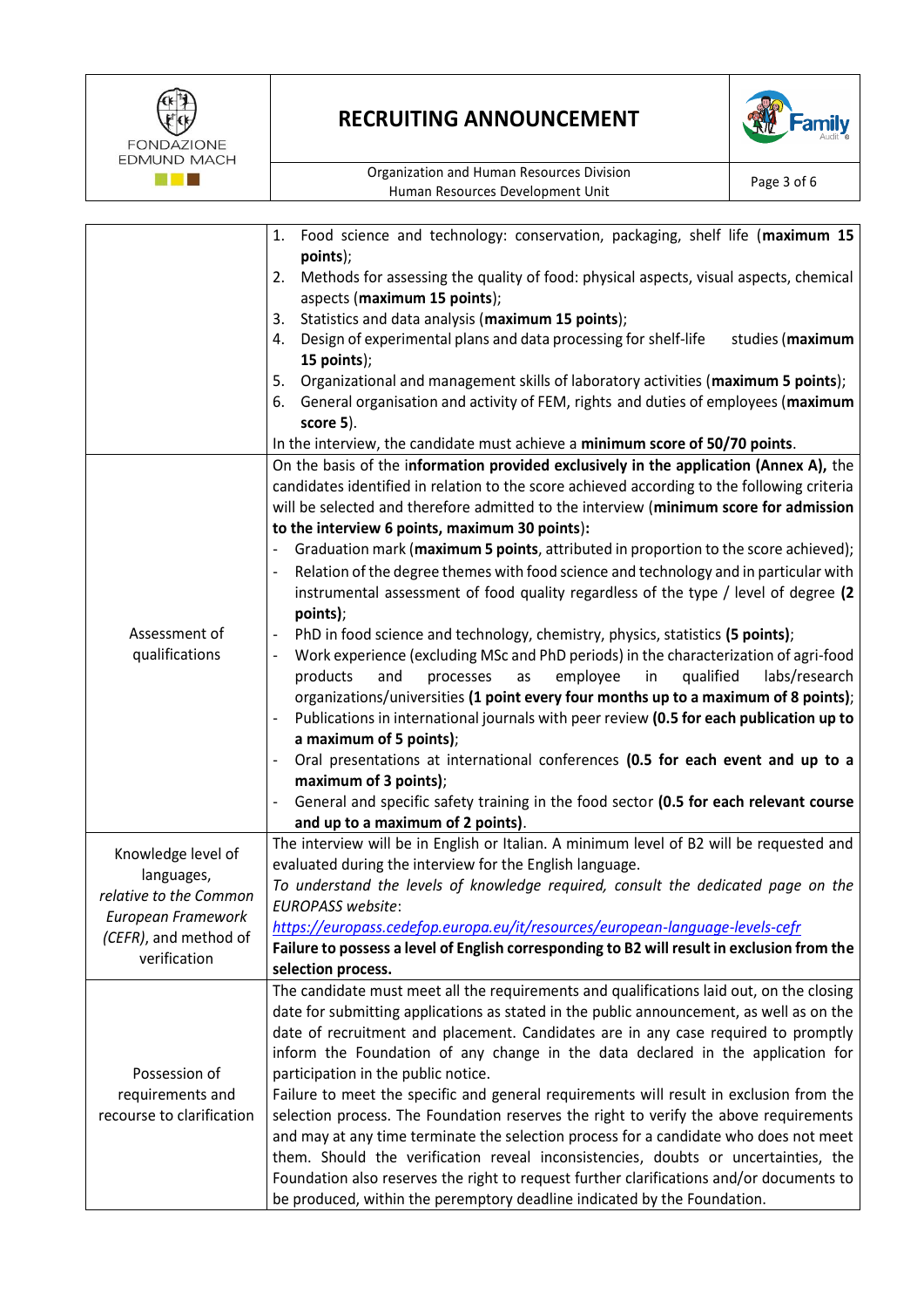



|                           | The assessment of the possession of requirements and evaluation of                                                                                    |  |
|---------------------------|-------------------------------------------------------------------------------------------------------------------------------------------------------|--|
|                           | qualifications is based exclusively on the information declared in the application                                                                    |  |
|                           | form (Annex A).                                                                                                                                       |  |
|                           | Candidates admitted to the interview phase will be informed of the date and location via                                                              |  |
|                           | e-mail (not by certified email, a.k.a. PEC), sent to the contact address used to send the                                                             |  |
| Modality and deadlines    | curriculum and the application (Annex A), at least 10 days before the interview date.                                                                 |  |
| for communication to      | The interviews will be held at the Edmund Mach Foundation in San Michele all'Adige                                                                    |  |
| candidates of the dates   | (Province of Trento) or in videoconference.                                                                                                           |  |
| and locations of the      | Each admitted candidate must attend the interview, where they must present a valid                                                                    |  |
| interview                 | photographic identification document, or if held in remote videoconferencing, the                                                                     |  |
|                           | document must be presented in advance. Late arrival or failure to appear at the interview                                                             |  |
|                           | will result in exclusion from the selection process.                                                                                                  |  |
|                           | Provincial<br>Collective<br>Foundations<br>Contract<br>for<br>Personnel<br>of<br>Research                                                             |  |
| Gross annual              | (https://trasparenza.fmach.it/Amministrazione-Trasparente/Personale/Contrattazione-                                                                   |  |
| remuneration              | collettiva/CCPL-Personale-Fondazioni-di-Ricerca), Fourth level Researcher, current gross                                                              |  |
|                           | remuneration of Euro 34.563,94, including 13th and 14th month's pay.                                                                                  |  |
| Deadline for presentation | Applications must arrive by and no later than 23:59 CET (the date and time of receipt                                                                 |  |
| of applications and       | shown in the electronic mail account of the Foundation shall be valid) on May 19, 2022.                                                               |  |
| recruitment process end   | The recruitment procedure will terminate at the latest by November 19, 2022.                                                                          |  |
| date.                     |                                                                                                                                                       |  |
|                           | Applications to participate in the selection must be sent in electronic format to the email                                                           |  |
|                           | address (not certified email address, a.k.a. PEC) curricula@fmach.it, indicating the                                                                  |  |
|                           | recruitment code (313_CRI_FST - temporary R4 food science) in the subject of the                                                                      |  |
|                           | message and <b>must consist of:</b>                                                                                                                   |  |
|                           | the application form (Annex A), as per the model available on the webpage                                                                             |  |
|                           | announcement, which must be saved with the file name and extension: Surname                                                                           |  |
|                           | First Name_Application.pdf. The application must be fully completed, without any                                                                      |  |
|                           | reference to other attached documentation and/or information;<br>the candidate's curriculum vitae, saved with the file name and extension as follows: |  |
|                           | Surname First Name_CV.doc or .pdf;                                                                                                                    |  |
|                           | a copy of a valid identity document.<br>$\qquad \qquad \blacksquare$                                                                                  |  |
|                           | Any person encountering difficulty in submitting the application due to disability is invited                                                         |  |
|                           | to contact +39 0461 615542.                                                                                                                           |  |
| How to present            | In the application form (Annex A) the candidate must declare any marriage, cohabitation                                                               |  |
| applications              | or family relationship up to the fourth degree with employees, ongoing consultants,                                                                   |  |
|                           | directors, members of the supervisory bodies of the Foundation. This requirement                                                                      |  |
|                           | ensures maximum transparency in the recruitment process and avoids situations of                                                                      |  |
|                           | potential conflict, such as, for example, direct or indirect reporting in the same                                                                    |  |
|                           | organisational structure between persons who have such relationships.                                                                                 |  |
|                           | In the application form (Annex A) the candidate must declare, under their own personal                                                                |  |
|                           | responsibility, the possession of the specific requirements, general requirements and                                                                 |  |
|                           | any qualifications as indicated in the relative boxes of this Recruitment Announcement,                                                               |  |
|                           | pursuant to Articles 46 and 47 of Presidential decree no. 445 of 28 December 2000,                                                                    |  |
|                           | indicating awareness of the forfeiture of any benefits obtained and the criminal sanctions                                                            |  |
|                           | provided for respectively in Articles 75 and 76 of the aforementioned decree, in the case                                                             |  |
|                           | of untrue declarations, creation or use of false documents.                                                                                           |  |
|                           | By submitting an application for selection, the candidate assumes responsibility for the                                                              |  |
|                           | truthfulness of all the information provided in the application and in any attached                                                                   |  |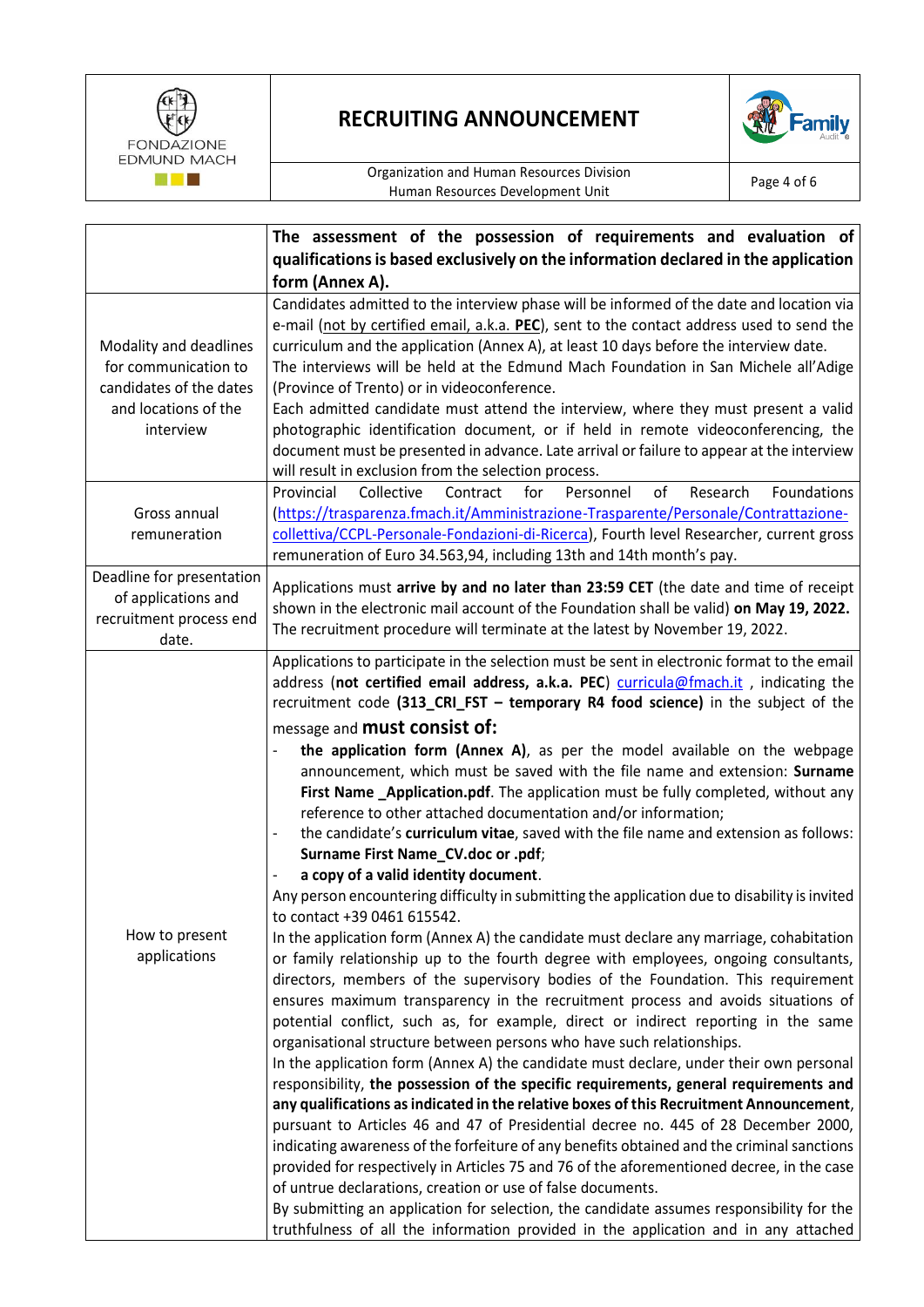



|                                    | documents, as well as for the conformity to the original of the copies of any documents<br>produced, all this in accordance with Presidential decree 445/2000.<br>The Edmund Mach Foundation reserves the right to carry out checks and if these reveal<br>that the candidate's declarations contain any untrue content, the declarant will forfeit<br>any benefits deriving from any provision issued on the basis of the untruthful declaration;<br>moreover, such a declaration, as a "mendacious statement", will be punished in                                                                                                                                                 |  |
|------------------------------------|--------------------------------------------------------------------------------------------------------------------------------------------------------------------------------------------------------------------------------------------------------------------------------------------------------------------------------------------------------------------------------------------------------------------------------------------------------------------------------------------------------------------------------------------------------------------------------------------------------------------------------------------------------------------------------------|--|
|                                    | accordance with the Italian Criminal Code and the special laws on the subject.<br>Candidates who make untruthful declarations concerning the possession of the                                                                                                                                                                                                                                                                                                                                                                                                                                                                                                                       |  |
|                                    | fundamental requirements for participation in the selection process will be removed<br>from the ranking list and the employment relationship, if already established, will be                                                                                                                                                                                                                                                                                                                                                                                                                                                                                                        |  |
|                                    | terminated.<br>The Foundation shall not accept any responsibility for the loss of communications due to                                                                                                                                                                                                                                                                                                                                                                                                                                                                                                                                                                              |  |
|                                    | the incorrect indication of the address by the candidate or to a missed or late                                                                                                                                                                                                                                                                                                                                                                                                                                                                                                                                                                                                      |  |
|                                    | communication of the change of the address indicated in their application, or due to any                                                                                                                                                                                                                                                                                                                                                                                                                                                                                                                                                                                             |  |
|                                    | postal or telecommunications defects or in any case due to third parties, unforeseeable                                                                                                                                                                                                                                                                                                                                                                                                                                                                                                                                                                                              |  |
| Proof of documentation             | circumstances or force majeure.<br>Within at most 10 days before the date of assumption to the position, the candidate must                                                                                                                                                                                                                                                                                                                                                                                                                                                                                                                                                          |  |
| in the event of hiring and         | provide the following, on penalty of cancellation:                                                                                                                                                                                                                                                                                                                                                                                                                                                                                                                                                                                                                                   |  |
| relative deadlines                 | Degree Certificate.                                                                                                                                                                                                                                                                                                                                                                                                                                                                                                                                                                                                                                                                  |  |
|                                    | The results of the selection will be communicated by:                                                                                                                                                                                                                                                                                                                                                                                                                                                                                                                                                                                                                                |  |
| Results of the selection           | publication of the suitable candidate ranking on the webpage dedicated to the<br>present recruiting announcement, with the details of ranking order, surname and<br>name; the publication of the candidate's name in the list of suitable candidates shall<br>not be subject to the right of confidentiality, therefore the candidate may not request<br>that their name be removed from the said list;<br>at the end of the procedure, communication to all candidates, whether included in<br>the ranking of suitable candidates or not, by individual email (not certified email,<br>a.k.a. PEC) to the contact address used to send the curriculum vitae and the<br>application. |  |
| Hiring conditions and              | The Edmund Mach Foundation operates in compliance with the legislation in force                                                                                                                                                                                                                                                                                                                                                                                                                                                                                                                                                                                                      |  |
| categories covered by              | concerning fixed-term contracts.                                                                                                                                                                                                                                                                                                                                                                                                                                                                                                                                                                                                                                                     |  |
| Law 68/99                          | Candidates are invited to state whether they belong to the categories referred to in Law                                                                                                                                                                                                                                                                                                                                                                                                                                                                                                                                                                                             |  |
|                                    | 68/99, and to indicate this in the <i>curriculum vitae</i> sent in application for recruitment.<br>Family Audit certified company, with flexible working time and human resources<br>1.                                                                                                                                                                                                                                                                                                                                                                                                                                                                                              |  |
|                                    | management policy, for the wellbeing of the employees and their families;                                                                                                                                                                                                                                                                                                                                                                                                                                                                                                                                                                                                            |  |
|                                    | In-house dining hall and coffee shop in San Michele all'Adige, as well as a payment<br>2.                                                                                                                                                                                                                                                                                                                                                                                                                                                                                                                                                                                            |  |
|                                    | card for meals taken in registered non-company facilities, with the value of Euro                                                                                                                                                                                                                                                                                                                                                                                                                                                                                                                                                                                                    |  |
|                                    | 6.00 per meal;                                                                                                                                                                                                                                                                                                                                                                                                                                                                                                                                                                                                                                                                       |  |
|                                    | Bike-sharing facility and free car park within the San Michele all'Adige campus and<br>3.                                                                                                                                                                                                                                                                                                                                                                                                                                                                                                                                                                                            |  |
| Company<br>welfare and benefits at | at the peripheral locations;<br>Free "Education Roaming (Eduroam)" WiFi on the San Michele all'Adige campus<br>4.                                                                                                                                                                                                                                                                                                                                                                                                                                                                                                                                                                    |  |
| current date                       | (90% coverage) and in facilities of other entities affiliated with GARR for the Wi-Fi<br>service;                                                                                                                                                                                                                                                                                                                                                                                                                                                                                                                                                                                    |  |
|                                    | Employee discount for the purchase of products from the <b>Edmund Mach Winery</b><br>5.<br>sales point;                                                                                                                                                                                                                                                                                                                                                                                                                                                                                                                                                                              |  |
|                                    | Staff sports club, with discount for members and promotions of sport-recreational<br>6.<br>activities (on-campus gym);                                                                                                                                                                                                                                                                                                                                                                                                                                                                                                                                                               |  |
|                                    | Internal market of agri-food products prepared by the Foundation students.<br>7.                                                                                                                                                                                                                                                                                                                                                                                                                                                                                                                                                                                                     |  |